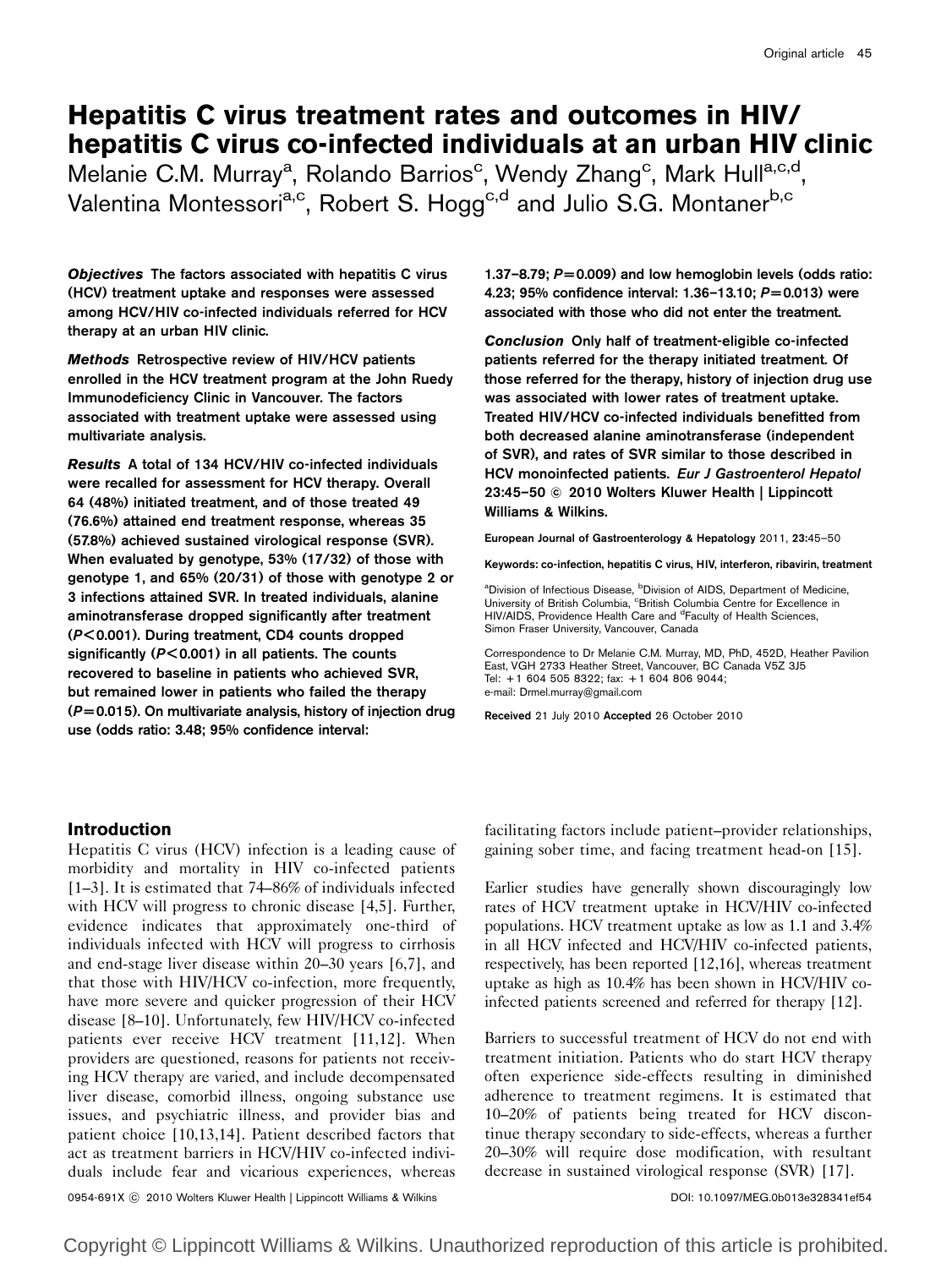The aim of this study was to examine the uptake and outcomes of HCV treatment between HCV/HIV coinfected individuals attending an urban multidisciplinary primary and specialty care clinic, located in Vancouver, British Columbia, Canada. Starting in 2002, we actively recalled HIV/HCV co-infected individuals registered in the clinic who had no known contraindications to HCV treatment. We assessed the factors associated with treatment uptake and response among returning patients who were deemed eligible for HCV therapy.

## Materials and methods Study setting

The John Ruedy Immunodeficiency clinic, at St Paul's Hospital, Vancouver, Canada, is a multidisciplinary University affiliated primary and specialty care clinic for HIV-infected patients. The clinic offers primary care and specialty consultation services, antiretroviral therapy distribution, and monitoring for HIV infected patients, and a specialty clinic for individuals with HCV co-infection. As per Canadian healthcare standards, all medical care, and medication costs for treatment of HIV, were offered free of charge. Patient cost of HCV treatment is deductiblebased according to income. Those on social assistance received all treatment free of charge.

#### Study population

Patients included in this study were HCV/HIV coinfected, aged 19 years or more, and were assessed for HCV therapy by a physician specializing in HCV treatment between January 1, 2002 and May 31, 2008. Participants considered to be eligible for HCV treatment were referred for additional counseling for treatment with pegylated interferon and ribavirin. On the basis of contemporary guidelines [18], individuals who had decompensated liver disease, or serious comorbidities, were not offered treatment.

The design and scope of this study was approved by the University of British Columbia Ethics Committee.

#### Treatment and follow-up

Baseline testing was done to rule out other causes of liver disease (e.g. Wilson's disease, hemachromatosis, a-1 antitrypsin, and autoimmune hepatitis). A liver biopsy was offered to all patients to examine for evidence of chronic inflammation and cirrhosis. Lack of liver biopsy did not preclude access to HCV treatment if other parameters of inflammation (e.g. liver enzymes) were present.

HCV treatment followed published British Columbia guidelines [18]. Briefly, individuals with HCV genotype 1 were treated for 48 weeks (there were no patients with subtypes 4, 5, and 6) and those with HCV genotype 2 or 3 were treated for 24 weeks. From 2007 onward, individuals with genotype 2 or 3 infection occasionally received longer courses based on treatment response

[19]. Treatment included pegylated interferon and ribavirin (weight-based after 2005) as per the American Association for the Study of Liver Diseases guidelines [20]. Follow-up appointments with hematology panel, and liver enzyme assessment occurred every 2 weeks for the first 2 months, then at monthly intervals. CD4 counts were drawn for assessment at baseline, end of treatment, and at 6 months post-treatment. Genotype 1 patients had blood drawn for HCV viral load at 12 weeks to examine for early virologic response (EVR), whereas all had blood drawn at the end of treatment to evaluate the end of treatment response (ETR), and at 6 months post-therapy to evaluate SVR as a surrogate of HCV eradication. Any patient withdrawing from treatment was counted as having a detectable HCV viral load at each of the endpoints (EVR, ETR, and SVR) after which they discontinued the therapy.

#### Analyses

The primary outcome of this study was to determine the proportion of treatment-eligible patients referred for treatment counseling who underwent treatment for their HCV infection with pegylated interferon and ribavirin. Secondary outcomes focused on proportion completing treatment, EVR, ETR, and SVR. Analyses included descriptive summaries of patient demographic and clinical variables at baseline and post-treatment (if applicable). Bivariate analysis was done using Fisher's exact test for categorical variables and Wilcoxon rank sum test for continuous variables to compare patients who underwent treatment with those who did not. Sociodemographic and clinical characteristics which were significant  $(P < 0.05)$ in the bivariate analysis were entered into a multivariate logistic model to determine factors associated with starting treatment. The Wilcoxon signed rank sum test was used to compare baseline alanine aminotransferase (ALT) with post-treatment ALT (last available) for those who are undergoing treatment.

All analyses were conducted using SAS version 9.1.3 (SAS, Cary, North Carolina, USA). All significance tests are two-sided and  $P$  values of less than 0.05 were considered statistically significant.

#### Results

A total of 134 recalled HCV/HIV co-infected individuals presented for HCV therapy counseling and assessment. Sixty-four (48%) individuals initiated HCV treatment with ribavirin and pegylated interferon, whereas 70 (52%) did not. Of those opting for HCV treatment, demographic factors including age, sex, ethnicity, number of years of known infection with HCV, and highly active antiretroviral therapy (HAART) were not associated with opting in or out of HCV treatment. Laboratory factors not affecting HCV treatment uptake included platelet count, creatinine (though both patients with a creatinine higher than 150 went untreated), baseline CD4 count, and plasma

Copyright © Lippincott Williams & Wilkins. Unauthorized reproduction of this article is prohibited.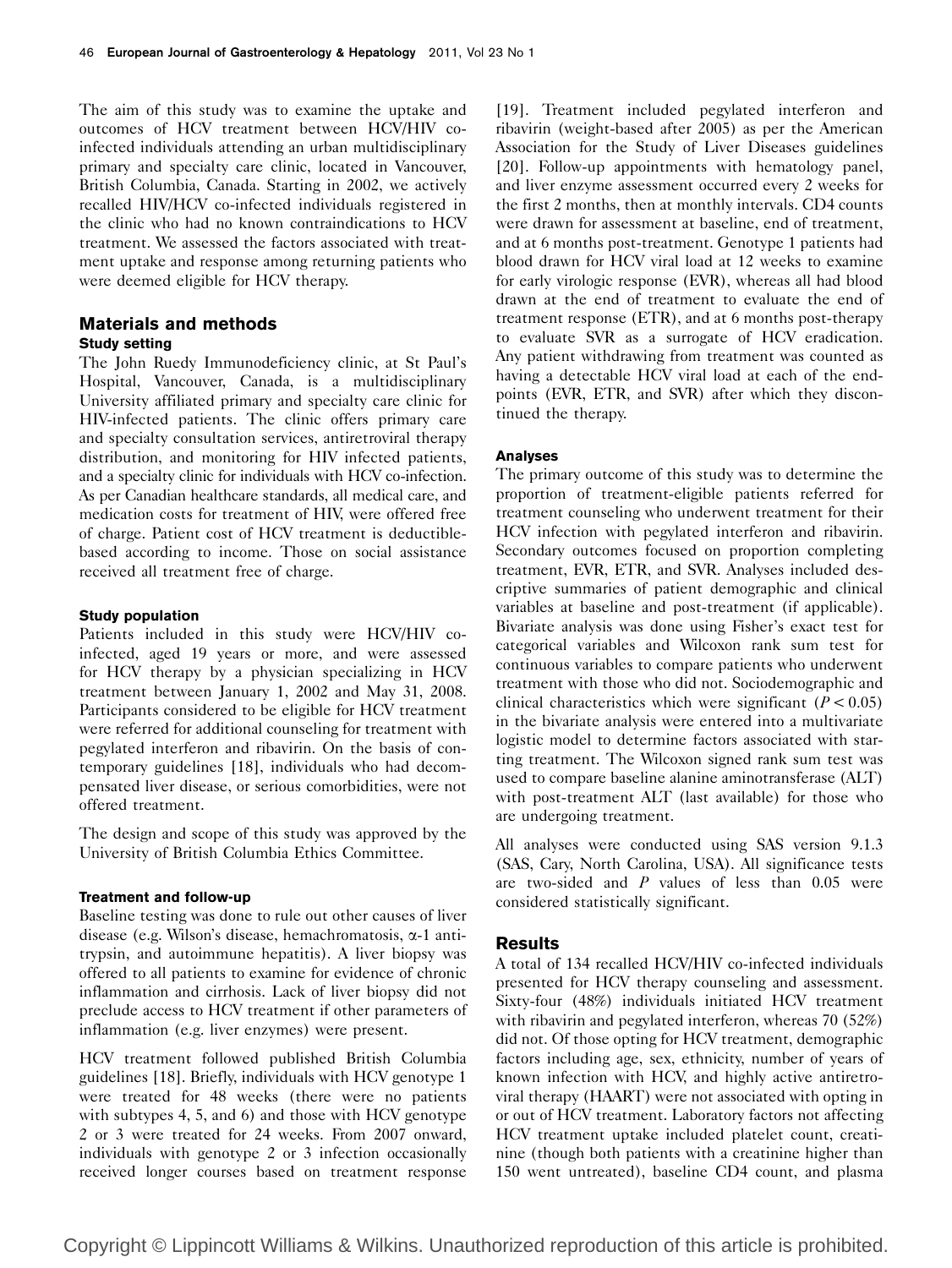| Table 1 | Bivariate analysis of factors associated with treatment        |  |  |  |
|---------|----------------------------------------------------------------|--|--|--|
|         | uptake in hepatitis C virus/HIV co-infected patients $(N=134)$ |  |  |  |

|                                                     | Treatment not               | Treatment              |         |
|-----------------------------------------------------|-----------------------------|------------------------|---------|
| Variable                                            | started<br>$(N=70)$         | started<br>$(N=64)$    | P value |
|                                                     |                             |                        |         |
| Age (years)<br>Median (IQR)                         | 45 (40 - 51)                | 44 (39–50)             | 0.532   |
| Sex, n (%)                                          |                             |                        |         |
| Female                                              | 13 (65.00)                  | 7(35.00)               | 0.216   |
| Male                                                | 57 (50.00)                  | 57 (50.00)             |         |
| Ethnicity, n (%)                                    |                             |                        | 0.912   |
| Aboriginal/first nations<br>Nonaboriginal           | 6(50.00)<br>62 (51.67)      | 6(50.00)<br>58 (48.33) |         |
| $Missing = 2$                                       |                             |                        |         |
| Risk of IDU, $n$ $(\%)$                             |                             |                        |         |
| No<br>Yes                                           | 10 (27.03)<br>51 (60.71)    | 27 (72.97)             | < 0.001 |
| $Missing = 13$                                      |                             | 33 (39.29)             |         |
| Risk of MSM, n (%)                                  |                             |                        |         |
| No                                                  | 40 (58.82)                  | 28 (41.18)             | 0.008   |
| Yes                                                 | 13 (32.50)                  | 27 (67.50)             |         |
| $Missing = 26$<br>HCV (years from diagnosis)        |                             |                        |         |
| Median (IQR)                                        | $10(6-14)$                  | $11(5-19)$             | 0.753   |
| $Missing = 32$                                      |                             |                        |         |
| HCV genotype, n (%)                                 |                             |                        |         |
| 1                                                   | 46 (58.23)                  | 33 (41.77)             | 0.096   |
| 2,3<br>Baseline CD4 (cells/mm <sup>3</sup> )        | 24 (43.64)                  | 31 (56.36)             |         |
| Median (IQR)                                        | 370 (260-460) 400 (270-510) |                        | 0.599   |
| $Missing = 6$                                       |                             |                        |         |
| Baseline PVL (copies/ml)                            |                             |                        |         |
| Median (IQR)<br>$Missing = 4$                       | 45 (45-10 400) 45 (45-647)  |                        | 0.536   |
| Liver biopsy, $n$ (%)                               |                             |                        |         |
| Not done or missing                                 | 23 (48.94)                  | 24 (51.06)             | 0.574   |
| Performed                                           | 47 (54.02)                  | 40 (45.98)             |         |
| Liver biopsy: IK score, n (%)<br>$0 - 8$            | 19 (63.33)                  | 11 (36.67)             | 0.630   |
| 9 or more                                           | 16 (57.14)                  | 12 (42.86)             |         |
| No IK score=29                                      |                             |                        |         |
| On HAART, n (%)                                     |                             |                        |         |
| No                                                  | 28 (60.87)                  | 18 (39.13)             | 0.148   |
| Yes<br>ALT (U/I), n (%)                             | 42 (47.73)                  | 46 (52.27)             |         |
| Low (<82.5U/l)                                      | 23 (74.19)                  | 8(25.81)               | 0.003   |
| $High ( \geq 82.5 U/l)$                             | 44 (44.00)                  | 56 (56.00)             |         |
| $Missing = 3$                                       |                             |                        |         |
| Hemoglobin $(g/l)$ , $n$ $(\%)$<br>Low <sup>a</sup> | 21 (77.78)                  | 6 (22.22)              | 0.003   |
| Normal <sup>b</sup>                                 | 48 (45.28)                  | 58 (54.72)             |         |
| $Missing = 1$                                       |                             |                        |         |
| Neutrophil count $(x 109/I)$ ,                      |                             |                        |         |
| n (%)<br>$<$ 1.5                                    |                             | 4 (26.67)              |         |
| $\geq 1.5$                                          | 11 (73.33)<br>58 (49.15)    | 60 (50.85)             | 0.078   |
| $Missing = 1$                                       |                             |                        |         |
| Platelet count $(x 10^9/l)$ , n $(%)$               |                             |                        |         |
| < 70                                                | 2 (40.00)                   | 3 (60.00)              | 0.673   |
| $\geq 70$<br>$Missing = 2$                          | 66 (51.97)                  | 61 (48.03)             |         |
| Creatinine (μmol/l), <i>n</i> (%)                   |                             |                        |         |
| $<$ 150                                             | 65 (50.39)                  | 64 (49.61)             | 0.496   |
| $\geq 150$                                          | 2 (100.00)                  | 0(0.00)                |         |
| $Missing = 3$<br>Lab tests, $n$ $(\%)$              |                             |                        |         |
| Hemoglobin, ANC, Plt, Cr                            |                             |                        |         |
| >1 abnormality                                      | 8 (88.89)                   | 1(11.11)               | 0.018   |
| $\leq$ 1 abnormalities                              | 58 (47.93)                  | 63 (52.07)             |         |

ALT, alanine aminotransferase; ANC, absolute neutrophil count; Cr, creatinine; HAART, highly active antiretroviral therapy; HCV, hepatitis C virus; IDU, intravenous drug user; IK, Ishak–Knodell score, scored out of total of 24; IQR, interquartile range; MSM, men who have sex with men; Plt, platelets; PVL, plasma viral load.

 $^{\circ}$ Female  $<$  120 g/l, male  $<$  135 g/l.

 $\mathrm{^{b}Female} \geq 120 \mathrm{g/l}$ , male  $\geq 135 \mathrm{g/l}$ .

HIV-1-RNA levels (Table 1). Treatment uptake was not associated with having undergone liver biopsy, or the presence of mild versus moderate-to-severe liver disease as based on the Ishak–Knoddell score for liver biopsies available in 87 (65%) patients [21]. In bivariate analysis, significant factors promoting treatment uptake were being a man who has sex with men (MSM)  $(P = 0.008)$ , and not using intravenous drugs  $(P < 0.001)$ , (Table 1), having a higher baseline ALT ( $P = 0.003$ ) and a normal hemoglobin  $(P = 0.003)$ , (Table 1). There was a trend toward those with genotype 2 or 3 being treated more frequently than genotype 1 ( $P = 0.096$ ) (Table 1). No patients with two or more baseline laboratory abnormalities (of creatinine, hemoglobin, platelets, and neutrophil count) underwent treatment  $(P = 0.018)$  (Table 1). In multivariate analysis intravenous drug use (IDU) (odds ratio: 3.48; 95% confidence interval: 1.37–8.79;  $P =$ 0.009) and having low hemoglobin levels (odds ratio: 4.232; 95% confidence interval: 1.36–13.10;  $P = 0.013$ ) were predictors of not entering treatment (Table 2).

Table 2 Multivariate analysis of factors not associated with treatment uptake in hepatitis C virus/HIV co-infected patients  $(N = 134)$ 

| Variable                                                     | Adjusted OR (95% CI) | P value |
|--------------------------------------------------------------|----------------------|---------|
| Risk of IDU <sup>a</sup><br>Yes vs. no                       | $3.48(1.37 - 8.79)$  | 0.009   |
| Hemoglobin (g/l)<br>Low <sup>b</sup> vs. normal <sup>c</sup> | 4.23 (1.36-13.20)    | 0.013   |

CI, confidence interval; IDU, intravenous drug user; OR, odds ratio.

<sup>a</sup>Male intravenous drug user.

 $<sup>b</sup>$ Female  $<$  120 g/l, male  $<$  135 g/l.</sup>

 $c$ Female  $\geq 120$  g/l, male  $\geq 135$  g/l.

Table 3 Descriptive characteristics of treated individuals stratified by outcome<sup>®</sup>

| Variable                         | SVR-no<br>$(N = 27)$ | SVR-yes<br>$(N = 37)$ |
|----------------------------------|----------------------|-----------------------|
|                                  |                      |                       |
| Age (years)                      |                      |                       |
| Median (IQR)                     | 45 (39–52)           | 43 (39-49)            |
| Sex, $n$ $(\%)$                  |                      |                       |
| Female                           | 3(42.86)             | 4(57.14)              |
| Male                             | 24 (42.11)           | 31 (57.89)            |
| Ethnicity, $n$ (%)               |                      |                       |
| Aboriginal/first nations         | 3(50.00)             | 3(50.00)              |
| Nonaboriginal                    | 24 (41.38)           | 34 (58.62)            |
| Risk of IDU, $n$ $(\%)$          |                      |                       |
| No                               | 12 (44.44)           | 15 (53.57)            |
| Yes                              | 14 (42.42)           | 19 (57.58)            |
| Missing $=$ 4                    |                      |                       |
| Risk of MSM, $n$ $(\%)$          |                      |                       |
| No                               | 12 (46.43)           | 16 (55.56)            |
| Yes                              | 11 (48.48)           | 16 (51.52)            |
| $Missing = 9$                    |                      |                       |
| HCV (years), $n$ (%)             |                      |                       |
| Median (IQR)                     | 11.0 (7.0-20.0)      | $10.0 (4.0 - 18.0)$   |
| $Missing = 8$                    |                      |                       |
| Genotype, n (%)                  |                      |                       |
| 1                                | 15 (46.48)           | 17 (53.12)            |
| 2,3                              | 11 (35.48)           | 20 (64.52)            |
| Mixed infection (genotypes 1, 2) | 1(100.00)            | 0(0)                  |

HCV, hepatitis C virus; IDU, intravenous drug user; IQR, interquartile range; MSM, men who have sex with men; SVR, sustained virological response. <sup>a</sup>No comparisons reached significance.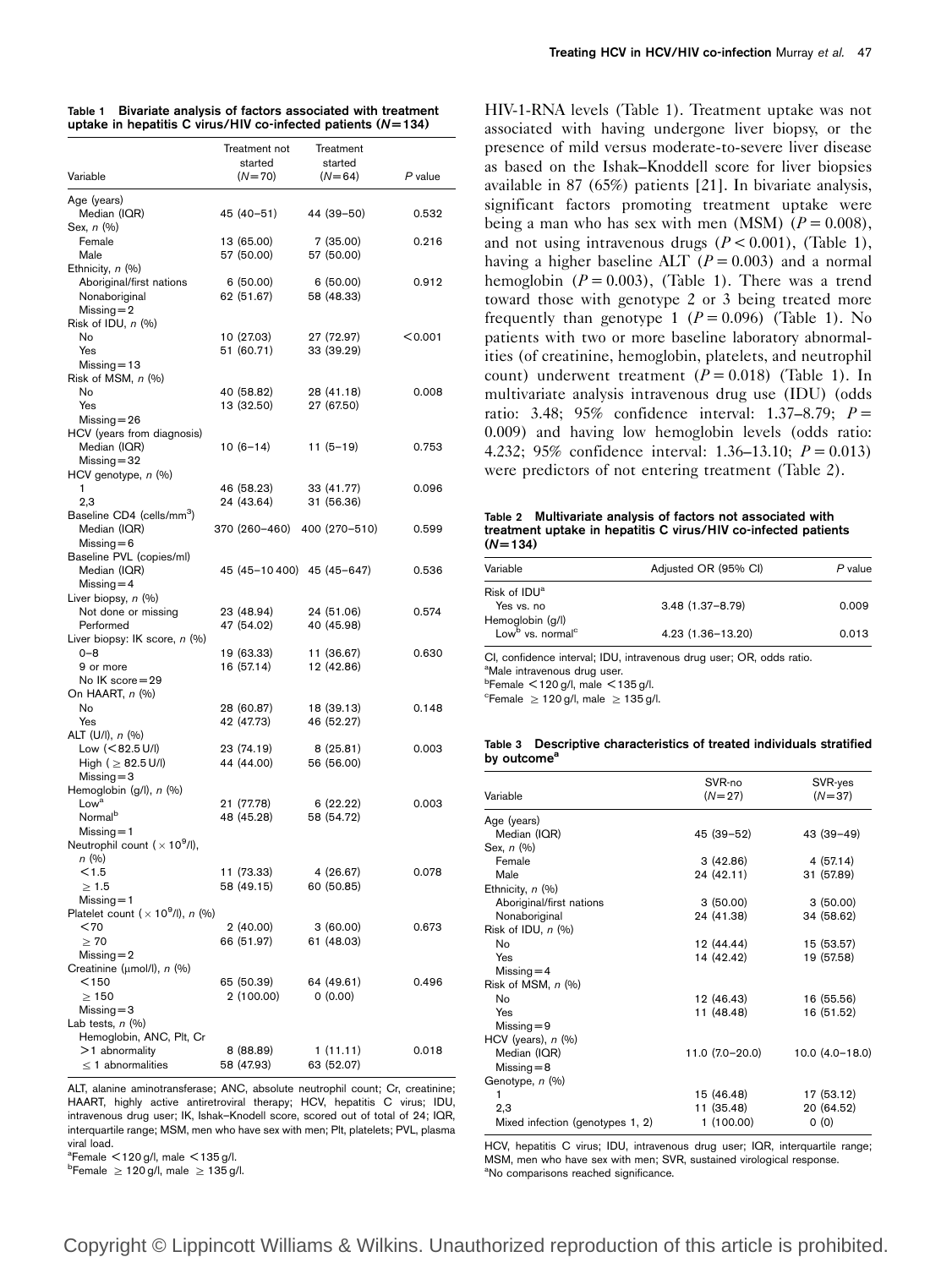Of 64 individuals treated, 32 had genotype 1, whereas 31 were infected with genotype 2 or 3, and one had a mixed infection of genotypes 1 and 2 (included in outcomes of both genotypes). Forty-nine (76.6%) attained ETR, and 37 (57.8%) SVR. Of the 12 patients with ETR who did not achieve SVR, five had been lost to follow-up and had no viral load measurement recorded at 6 months posttreatment. The remaining seven have detectable HCV virus. Of those with genotype 1 infections, 22 (69%) attained EVR (four did not have an available viral load), 25 (76%) ETR, and 17 (53%) SVR. When treatment of genotype 2 or 3 infections was examined, 25 (78%) attained ETR and 20 (65%) SVR (Table 3).

Descriptive analyses of the baseline factors of treated individuals by SVR are shown in Table 3.

Fifty-nine of 64 treated patients had baseline and posttreatment (i.e. last available) ALT values available for comparison. A total of 56 patients showed a decrease in ALT post-treatment, with a median decrease in ALT of 55 IU/L [interquartile range (IQR) 15–99] after HCV treatment  $(P < 0.001)$ .

Median CD4 counts at treatment initiation, treatment end, and at 6 months post-therapy were  $380 \text{ cells/mm}^3$  (IQR 240–505), 205 cells/mm<sup>3</sup> (IQR 160–295), and 365 cells/  $mm<sup>3</sup>$  (IQR 245–545), respectively, for those attaining SVR (Fig. 1a), and were  $435$  cells/mm<sup>3</sup> (IQR 320–540), 220 cells/ mm<sup>3</sup> (IQR 150–300) and 300 cells/mm<sup>3</sup> (IQR 230–440), respectively, for those failing therapy (Fig. 1b). CD4 counts fell significantly from baseline to treatment end, and recovered significantly from treatment end to 6 months post-therapy  $(P < 0.001)$  in all cases. When baseline CD4 counts were compared with counts taken 6 months posttherapy, however, counts had recovered in those achieving SVR  $(P = 0.583)$ , but remained significantly lower compared with baseline in those who failed in the therapy  $(P = 0.015)$ .

#### **Discussion**

As a general rule, rates of HCV treatment uptake are very low. In our cohort, patients were already engaged in care, were prescreened as treatment-eligible based on known factors about their overall health, and were actively being called back to the clinic, thereby representing the subgroup of patients most likely to obtain treatment for HCV. Despite this, only 64 of 134 (48%) HCV/HIV-1 co-infected individuals in our cohort underwent HCV treatment. A recent study from Australia showed a treatment uptake of 76% for newly identified HCV positive patients, showing that under ideal circumstances, a majority of HCV infected patients can be treated [22]. These data are encouraging that the early offering of HCV therapy in combination with a supportive treatment environment can result in good SVR's for infected patients.





(a) Median CD4 counts over time in hepatitis C virus (HCV) treated patients attaining sustained virological response (SVR). (b) Median CD4 counts over time in HCV treated patients not attaining SVR.

In our study, IDU and low hemoglobin were predictors in multivariate analysis of not entering HCV treatment. The majority of individuals in this study infected with HCV who were not IDU were MSM. When compared with IDU, MSMs may be more likely to be offered treatment because of physician perception of ability to adhere to treatment regimens. Alternatively, socioeconomic factors such as education may make MSMs more likely to accept treatment. With regard to the decreased HCV treatment uptake among those with low hemoglobin, we suspect that this acts as a surrogate for overall poorer health and nutrition [23]. This is supported by the fact that of nine patients with two or more baseline laboratory abnormalities, only one received treatment, whereas neither of the patients with creatinine more than 150 (above which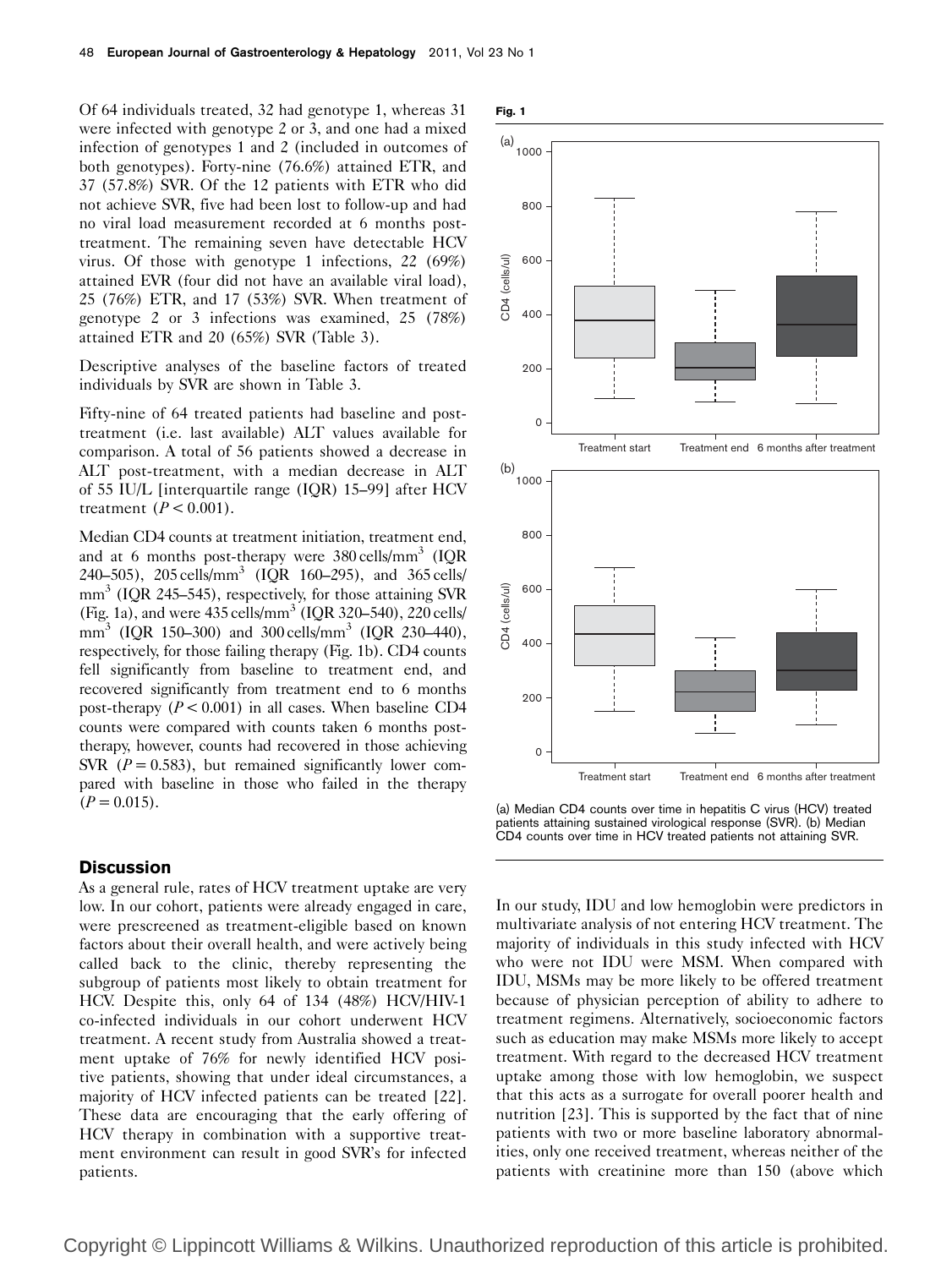there is an indication not to treat the patient) were treated, quite possibly because of concern over treatment toxicity.

Of those who underwent treatment, EVR was 68.8% (genotype 1 only), ETR was 76.6%, and SVR was 57.8% overall. A recent Cochrane review of 14 studies in HCV/HIV co-infected patients reported SVR for genotype 1 or 4 to be 27%, whereas SVR for genotype 2 or 3 was 56% [24]. Interestingly, our results for genotype 2 or 3 infection in this population approximated the values expected, however, our outcomes in genotype 1 infection were much better and approximated results seen in studies of HCV monoinfection [25,26]. The reasons for our more favorable outcomes for genotype 1 are not clear but may reflect the intensive degree of multidisciplinary care offered at the John Ruedy Immunodeficiency clinic, and improved adherence to treatment as a result.

Despite only 37 of 64 patients attaining eradication, almost all have experienced a decrease in ALT post-treatment regardless of whether virus was detectable at the end of the study. Considering that HIV/HCV co-infected individuals are more likely to progress to cirrhosis [8–10], a decrease in ALT (a marker of inflammation in the liver), is likely to provide benefit to the patient. In addition, other studies have shown post-treatment decreases in fibrosis scores [27], and HAART-related toxicity [28], both of which are likely to represent the product of reduced inflammation. Our study is limited by measuring only one ALT in the 6 months post-treatment, further study regarding longterm affect on ALT is needed.

CD4 counts fell significantly in all treated patients, and recovered after treatment cessation as seen earlier [29]. In patients achieving SVR, CD4 counts recovered to baseline by 6 months post-treatment. Despite similar rates of HIV treatment, however, CD4 counts of patients who failed in the therapy remained significantly lower than baseline 6 months after HCV treatment. It has been reported earlier that HCV/HIV co-infected patients experience slower CD4 cell recovery after the initiation of HAART, and if not treated, increased CD4 cell decline when compared with HIV monoinfected patients [30]. This is reflected in our findings, and may be a product of increased immune activation from active HCV infection. More study is needed to fully elucidate the effect of HCV treatment outcomes on long-term CD4 cell counts.

Study conclusions were limited by the fact that no individuals with genotypes 4, 5, or 6 were treated in this study and as such no conclusions could be made in relation to these genotypes. Treatment uptake was calculated as a proportion of those who presented for HCV counseling and assessment, and thus only considers a small proportion of those infected with HCV. Study numbers, and in particular, the number of individuals undergoing the treatment, were small enough that only descriptive analysis could be carried out on the treatment group.

Further study would ideally include a greater number of patients so as to allow for multivariate analysis of the treatment group. Finally, study conclusions were limited by the fact that adherence to and doses of medications were not recorded sufficiently to comment on the effect of missed doses or dose adjustments on SVR. This is important, because individuals capable of taking at least 80% of ribavirin, and interferon doses for at least 80% of the prescribed treatment duration have significantly better rates of SVR over less adherent patients (the '80/ 80/80 rule') [31]. We are, thus, only able to speak of treated patients in general terms.

In conclusion, our study showed that even in the setting in which patients are prescreened for suitability for HCV treatment before being recalled to clinic, and treatment is affordable to the patient, treatment uptake is still only approximately 50%. Of those treated, genotype 2 or 3 outcomes approximated those of other studies in similar populations of HIV/HCV co-infected individuals, whereas genotype 1 outcomes were better. In addition, ALT (a marker of inflammation) post-treatment was diminished almost universally in those who underwent treatment for their HCV disease suggesting treatment benefit, independent of SVR. These results suggest that further efforts are needed to optimize the uptake of HCV treatment among HIV infected patients.

## Acknowledgements

R.B., R.S.H., M.H., V.M., and M.C.M.M. conceived and designed the study. W.Z. did all of the statistics, whereas W.Z., M.C.M.M., R.B. interpreted the data. M.C.M.M. drafted the manuscript. R.B., W.Z., M.H., V.M., R.S.H., and J.S.G.M. critically revised the manuscript for content. All authors saw and approved the final study. They are grateful to all of the study nurses and clinical staff at the John Ruedy Immunodeficiency clinic, at St Paul's Hospital, Vancouver, Canada for all of their hard work in helping patients through their treatment. There is no declaration of funding.

Conflicts of interest: none declared.

## References

- 1 Weis N, Lindhardt BO, Kronborg G, Hansen AB, Laursen AL, Christensen PB, et al. Impact of hepatitis C virus coinfection on response to highly active antiretroviral therapy and outcome in HIV-infected individuals: a nationwide cohort study. Clin Infect Dis 2006; 42:1481–1487.
- 2 Smit C, Van den Berg C, Geskus R, Berkhout B, Coutinho R, Prins M. Risk of hepatitis-related mortality increased among hepatitis C virus/HIVcoinfected drug users compared with drug users infected only with hepatitis C virus: a 20-year prospective study. J Acquir Immune Defic Syndr 2008; 47:221–225.
- 3 Anderson KB, Guest JL, Rimland D. Hepatitis C virus coinfection increases mortality in HIV-infected patients in the highly active antiretroviral therapy era: data from the HIV Atlanta VA Cohort Study. Clin Infect Dis 2004; 39:1507–1513.
- 4 Alter MJ, Kruszon-Moran D, Nainan OV, McQuillan GM, Gao F, Moyer LA, et al. The prevalence of hepatitis C virus infection in the United States, 1988 through 1994. N Engl J Med 1999; 341:556–562.